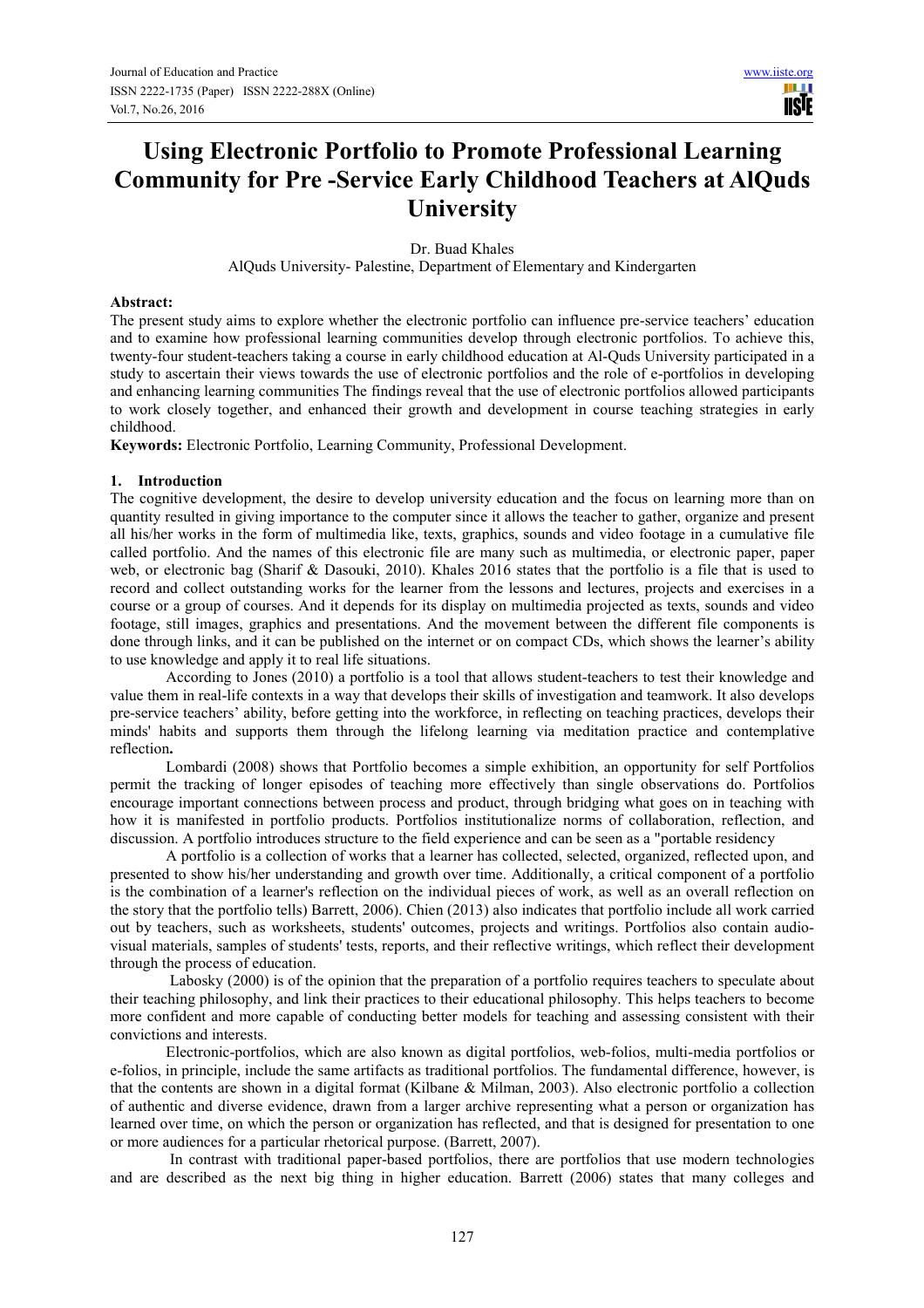universities are investing in establishing electronic portfolio systems

The benefits and costs of using e-portfolios in pre-service teachers' education were investigated by Wetzel and Strudler (2006) by probing the perceptions of students in six academic programs. They found that students' understanding of the perceptions of their experiences can lead to improved practices and policies. Barrett ( 2007 ) research indicate that portfolios support reflection to help students understand their own learning and provide a richer picture of student work to document growth over time . So Electronic portfolios allow students or teachers to collect and organize portfolio artifacts in many media types (audio, video, graphics, text).

Research has also shown that the use of technology can motivate students to use portfolios, especially if teachers make the process engaging for learners. It should give the teachers an opportunity to express their own voice and leave their own mark in their portfolios, and endorse the use of portfolios as a means to document growth and change in the learner over time (Barrett & Wilkerson, 2004) Stansberry and Kymes (2007) believe that e-portfolios are strategies of reflection both in the selection of artifacts and development of the portfolio, and in the statements of reflection embedded with the artifacts and examples of learning.

According to Gomez, et al., (2013) the strength and extent of evidence supporting the educational effectiveness of using portfolios in the undergraduate setting are limited. However, portfolio use was associated with improved knowledge and understanding, increased self-awareness, engagement in reflection, and improved student-teacher relationships. Portfolios encourage students to engage in reflection and to build a learning community.

E-portfolios are a technological innovation which is based on the concept that experience passes by only once and may be lost unless it is recorded for later exploitation. Utilizing e-portfolios can help maintain the continuity of expertise and takes advantage of other's experiences. In addition, it gives the students to develop self-learning skills, which has become one of the main objectives of new types of curriculum (Alwraikat, 2012).

In addition, portfolios have proved to be a valuable tool in continuing professional development, because they support active and peer-supported learning and stimulate self-confidence and professional growth.

Social media (e.g. Facebook, websites, blogs) can be used in education and teaching to achieve meaningful learning because they are an indispensable part of modern learners' everyday lives. In fact, connecting daily experiences with education and learning can foster learning. As a result, social networking for academic purposes, (SNAP), including commenting on blog posts, asking and answering questions, and sharing ideas on the threaded discussion forum, can be really helpful (Kirkwood, 2010).

In sum, portfolios are viewed as a means for teachers to develop themselves and their practices and to influence their beliefs and thoughts. They can also be seen as an instrument for evaluating teachers' performance and achievement.

The portfolio has been shown to helps develop teaching and build learning communities. A learning community is a group of individuals who are related to the surrounding world and are united by interaction. According to (Senge, 1990), the members of a learning community share three characteristics: creative thinking, learning for life, and cooperative learning

On the other hand, Hord (1997) describes learning communities in the school context as an interactive endeavor in which the school faculty and support staff members work together within a professional learning community which has five characteristics: an interactive, supportive leadership, shared vision and values, supporting circumstances, exchange of practice results.

 Professional learning communities were defined as a team of teachers who collaborate and work together and all having common vision that interact in an organized and continuous way towards the achievement of improvement to respond to the needs of the members of that community.

A professional learning community comprises a group of individuals who work together according to a shared vision and they explore the professional problems that they face. They share the results of the inquiries of other members in the professional community, thus contributing to the development of the collective knowledge and awareness of the professional community.

Fullan (2006) indicates that professional learning communities involve the synergy of collaborative action and describe instances where increased effectiveness and achievement are produced by combined action. Improved student achievement is one instance where research has demonstrated that educators who work collaboratively produce an effect on student results that is greater than the sum of individual teacher's effort.

For pre-service teachers, participating in a professional learning community is like a journey that leads them towards the development in learning and teaching. Professional learning communities can impact university culture and create collaborative inquiry. It is, therefore, necessary to build professional learning communities to allow teachers to share vision, values, knowledge and practices to insure the balance between theory and practice, which can contribute to meaningful professional growth and experience

The various definitions of professional learning communities emphasize continuous cooperation. This means that teachers must frequently cooperate not only with one another but also consult with the administrator.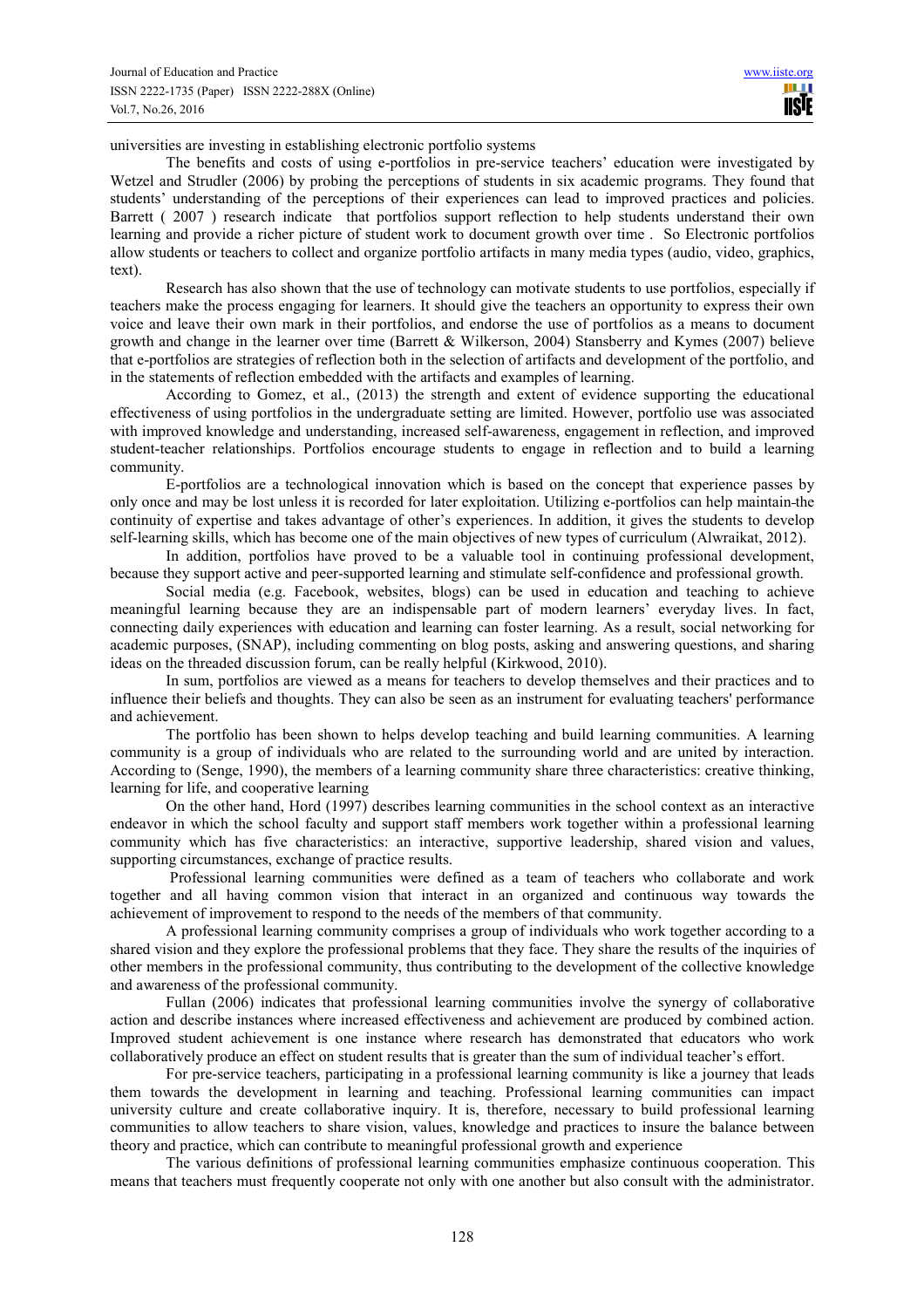They should discuss teaching and learning and cooperate, for example, in lesson planning, and shared activities about teaching or through activities of peer observations and exchanging teaching experiences. (Sargent 2009).

Sargent (2009) also maintains that through professional learning communities, teachers can play a significant role in connecting theory and practice and integrate their theoretical knowledge of teaching with their practical knowledge. Professional learning communities also allow teachers to make thinking visible, to understand events, norms and practices in their day-to-day job at schools.

In a similar vein, DuFour (2004) indicates that professional learning communities build relationships among teachers at schools, help teachers use different teaching techniques and make changes in their practice through conducting action research, meetings, collective observations, reflective dialogs and forums on the Facebook, twitter, WhatsApp and online websites. This would increase the teachers' capacities to teach and achieve the school's instructional goals.

 Based on the review of the previous literature on electronic portfolios and their relationship with learning communities, the study aims to develop the learning community in early childhood through the electronic portfolio with the following set of elements: shared values and vision, collaborative teamwork, shared personal practice, collective learning and application and collective creativity.

So this study aims to explore the role of the electronic portfolios in building a learning community for the students of an early childhood teaching strategies course, especially in the Palestinian community for its importance in developing learning in Palestine in general and university education in particular.

# **2. Research Problem:**

While teaching a variety of courses in basic and early childhood education, the researcher has observed that portfolios are rarely used in university courses. The researcher also noticed that in the few courses where portfolios are utilized, students never exchange, share or discuss portfolios. In other words, students do not take full advantage of portfolios and still work individually and in isolation from one another.

In addition, it was also noticed that pre-service teachers do not have documents that they can exchange with colleagues which can help them develop professionally and improve their performance. Students mostly work separately and rarely, if ever, exchange reflective writings, assignments, book reviews or the lesson plans they design. This deprives them of the opportunity for interaction, group work and building shared trust and vision among themselves. Consequently, the researcher planned to use the electronic portfolio in a course for pre-service teachers in an attempt to create a learning community.

# **3. The purpose of the study:**

This study sought to investigate the creation of a professional learning community for a group of pre-service teachers enrolled in an early childhood course through the electronic portfolio using facebook as an electronic forum. It aims to answer the following two research questions:

- 1. What are the pre-service teachers' views toward the use of electronic portfolios in developing and enhancing learning communities?
- 2. How do electronic portfolios enhance the development of professional learning communities of preservice teachers?

# **4. Methodology:**

This is a qualitative study was conducted at the department of elementary & kindergarten teaching in Al-Quds University. The department of elementary and kindergarten education is part of the faculty of Educational Sciences.

The study, which lasted six months, was conducted with a group of pre-service teachers enrolled in an undergraduate course on teaching strategies in early childhood education. The researcher was the instructor of the course. It focused on developing pre-service teachers' skills and knowledge and experience in teaching children in kindergarten using a variety of teaching methods, such as cooperative learning, active learning, drama and discovery and learning to play. The course aimed to provide pre- service teachers experience in the annual, weekly and daily planning; in addition, the course aimed at providing the students with positive attitudes toward teaching children and ways to teach them according to the active and constructivist learning. Finally, the course aimed to develop professional learning communities through electronic portfolio.

#### **4:1 Participants**:

Twenty-four, third year, pre-service teachers at the Department of Elementary & Kindergarten, at Al-Quds University participated in the present study. The students have already had several courses in the early childhood program, such as psychology of learning, play and creativity, the child's development and philosophy of education. These courses cover major theories about children, early childhood, theories and practice in working with children.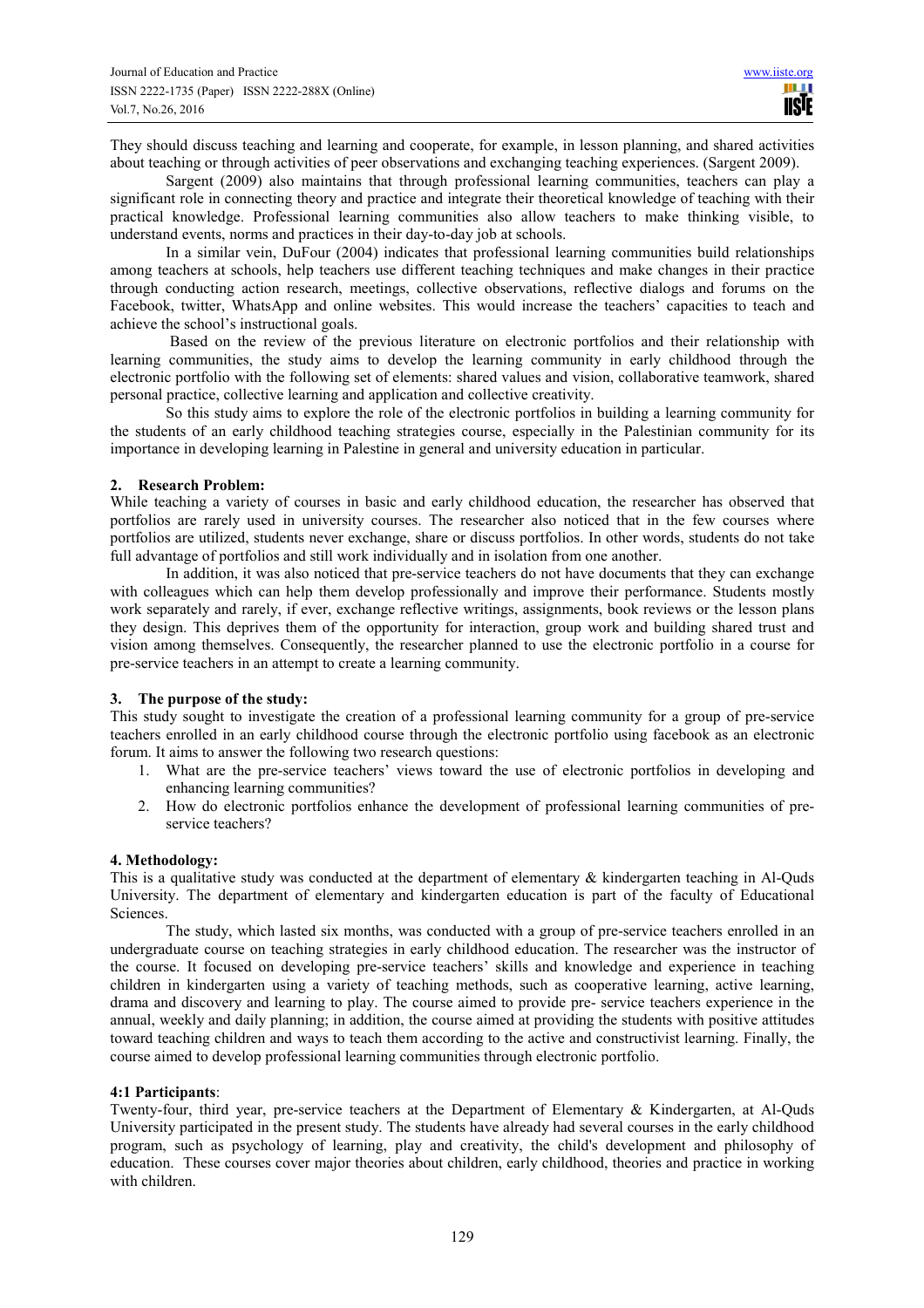# **4: 2 Research instruments**:

## *Reflective journals*

The participant teachers were asked to keep a journal in which they could keep their thoughts and feelings, what they learned, in addition to their reflections about their experience, during the course. The reflections were then uploaded on an electronic portfolio using a Facebook page that only the researcher and participating pre-service teachers could use for that purpose.

## *Electronic Portfolios:*

Each of the participating students were asked to create an electronic portfolio in which they could upload any materials relating to the course: planning, activities, pictures, video documents, and their reflection journal. The portfolios were uploaded on the course Facebook page.

## *Focus Group***:**

A focus group for the class was formulated in order to allow the participants to exchange views and explore their experience through the course. The focus group met several times during the course. It was led by the researcher, who listened to the participants' experience, what happens with them, the way they apply the activities with children, their views toward using portfolio and the learning communities.

#### *Semi-structured interviews*

During the semi-structured interviews, the pre-service teachers were asked four questions about (1) their views on using electronic portfolio,  $(2)$  the challenges they face,  $(3)$  their practices during the course related to the electronic portfolio, and (4) how electronic portfolio helped to build a learning community,

# **4: 3 Triangulations**:

The data was collected using a variety of tools: class observation, reflections, focus group, and portfolios. This gives a higher credibility and harmony to the results.

## **4:4 Research ethics**

Research ethics required keeping the participants anonymous, so each participant was given a different code.

## **4:5 Data Analysis:**

This study adopted the analytical qualitative approach, which is based upon text reading, reflecting on and classifying data, and then studying and analyzing it, Data analysis involved the thematic analysis and qualitative analytic methods for identifying, analyzing and reporting patterns (themes) within the data the participants' reflective writings, portfolio and discussion sessions were analyzed by reading the texts, extracting sentences and words and classifying similar behaviors in categories.

The following steps demonstrate the process of data analysis:

- Data gathering
- Codification and categorization
- Classification
- Review of literature about the topic

The methods of the analysis

- Determining the goal of the analysis, which investigate the creation of a professional learning community for a group of pre-service teachers enrolled in an early childhood course through the electronic portfolio using facebook as an electronic forum
- Using the sentence and word as units of analysis
- The comprehensiveness of analysis of everything that occurred in the reflective journals and electronic portfolio and the discussion groups.

The reliability of the analysis of reflective journal, electronic portfolio and group discussions:

In order to establish the reliability of the data analysis, the following procedures were followed:

*Inter-rater reliability*: A random sample of the reflective journals, portfolios and discussion groups was first analyzed by the researcher and then that sample was analyzed by a colleague after agreeing on a close definition of the word and utterance as units of analysis.

*Intra-rater reliability* (i.e. Reliability over time)

N2: the number of categories analyzed in the first round

N1: the number of categories analyzed in the first round

2M: the number of categories agreed on in the first and second rounds

The inter-rater reliability was 85%, while the intra-rater reliability was 86%, which is deemed and acceptable result.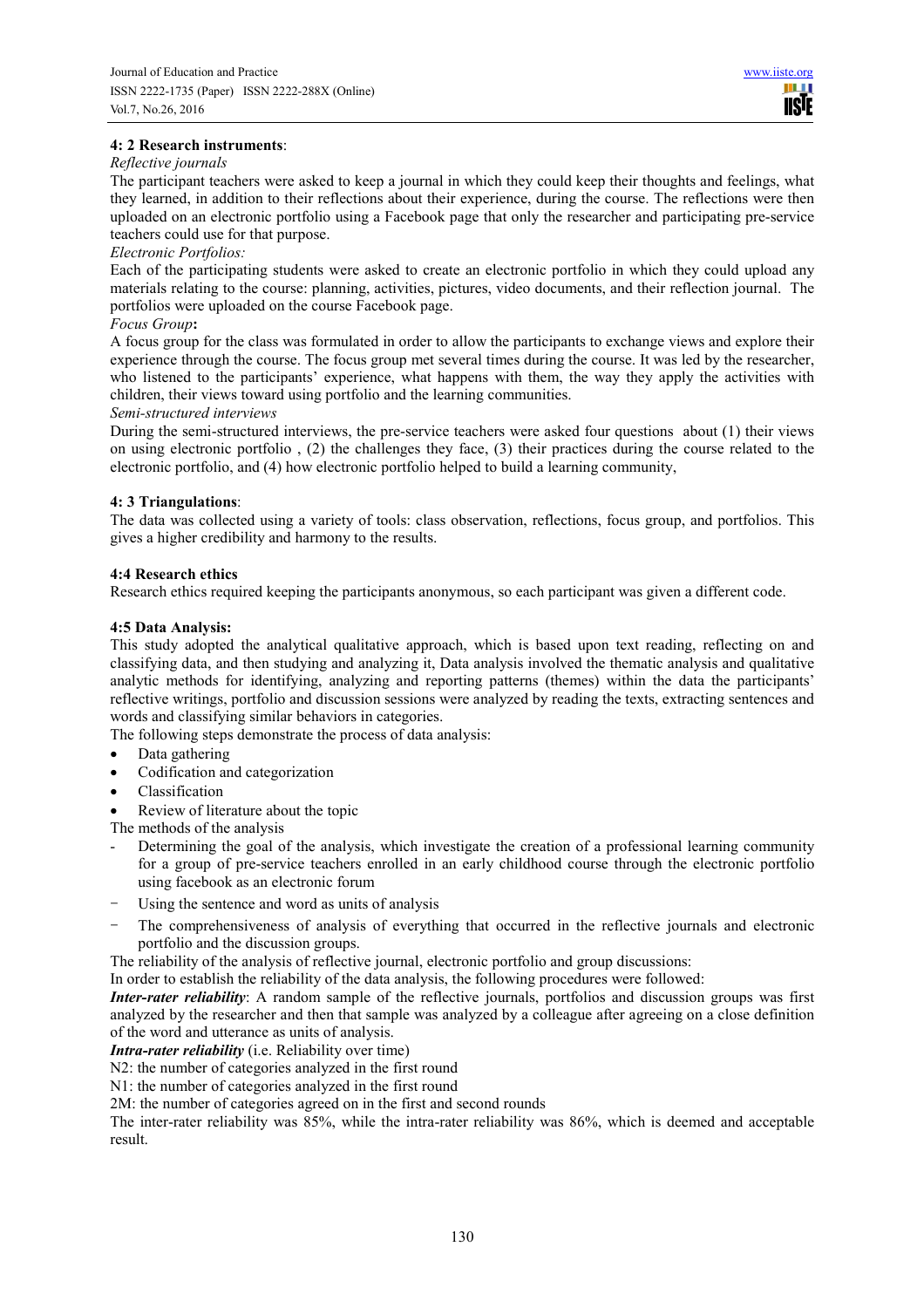## **5. Results**

In this section the results of the data analysis are presented according to the two research questions. **Research Question 1:** 

• *What are the pre-service teachers' views toward the use of electronic portfolios in developing and enhancing learning communities?* 

After their first experience, pre-service teachers did not like the use of electronic portfolios as they had anticipated that using the electronic portfolio imposes encompasses many difficulties such as using e-class on the university webpage, and the lack of experience in using electronic technology. Instead they suggested using Facebook, as they were all familiar with it and used it daily. They asked to create a page to break the barrier of using the e-portfolio, **,** the possibility of using e-portfolios in different disciplines, and in their future career as teachers.

It is important to note that the pre-service teachers in this study identified themselves as the main stakeholders in the process; this consequently fostered the candidates' positive attitude toward e-portfolio. The findings suggests that pre-service teachers identified the e-portfolio as a link between learning in the classroom and real life in teaching children, because the e-portfolio enabled the participant teachers to combine reflections, notes on the electronic forum and uploading files.

| <b>Item</b>                                                                     | <b>Number of teachers</b> |
|---------------------------------------------------------------------------------|---------------------------|
| Electronic portfolio is effective for constructive criticism                    | 16                        |
| Electronic portfolio opposes everything new                                     | 22                        |
| Electronic portfolio helps self- evaluation                                     | 24                        |
| Electronic portfolio provides us opportunities to be creative                   | 17                        |
| Electronic portfolio enhances learning at university                            | 19                        |
| Electronic portfolio helps us to be more active                                 | 21                        |
| Electronic portfolio links between learning at university and real life         | 9                         |
| Electronic portfolio encourages us to read more about teaching children         | 23                        |
| Electronic portfolio helps us to discuss topics through forum                   | 22                        |
| Electronic portfolio helps us understand each other                             | 14                        |
| Electronic portfolio through Facebook is a good way for working with each other | 18                        |
| Electronic portfolio encourages us to search for knowledge                      | 23                        |
| Electronic portfolio helps us to express freely                                 | 19                        |
| Electronic portfolio has increased knowledge                                    | 18                        |
| Electronic portfolio enhances skills in technology                              |                           |
| Electronic portfolio encourages student to communicate with each other          | 22                        |
| Electronic portfolio helps students face problems                               | 16                        |
| Electronic portfolio helps us to be partners                                    | 19                        |
| Electronic portfolio enhances reflection                                        | 20                        |
| Electronic portfolio empowers teachers                                          | 21                        |

Table (1) Teacher's views toward electronic portfolio

Table (1) above shows that there was almost full agreement/consensus among participating teachers about the impact of e-portfolios on helping teachers to evaluate themselves  $(N=24)$  encouraging them to search for knowledge and read more about teaching children  $(N=23)$ , to discuss topics through the forum  $(N=22)$ , to communicate with one another  $(N=21)$ , to be more active and feel empowered them  $(N=21)$ . However, very few teachers think that electronic portfolio links between learning at university and real life; this indicates that the students' attitudes and perceptions toward the portfolio have been generally positive; and that they encourage and support the employment of portfolios in university courses and they recognize its value and importance for their learning and development.

The following quotations are from the student interviews, reflections when they were asked about their views toward using electronic portfolio:

Student 5: I never heard about electronic portfolio before this course, but now I have a good idea about e-portfolios.

Student 19: The electronic portfolio is useful for us, as it gives us the opportunity to understand the concept of teaching children, types of methods and the philosophy of teaching according to children-centered learning.

Student 11: Using electronic portfolio is an excellent method of teaching at university. It opens our minds to be critical without feeling threatened and also guides us to be more interactive.

#### **Research Question 2:**

*How do electronic portfolios enhance professional learning communities of pre-service teachers?* 

The data collected through the portfolio and students' reflective writing, interviews and discussion sessions was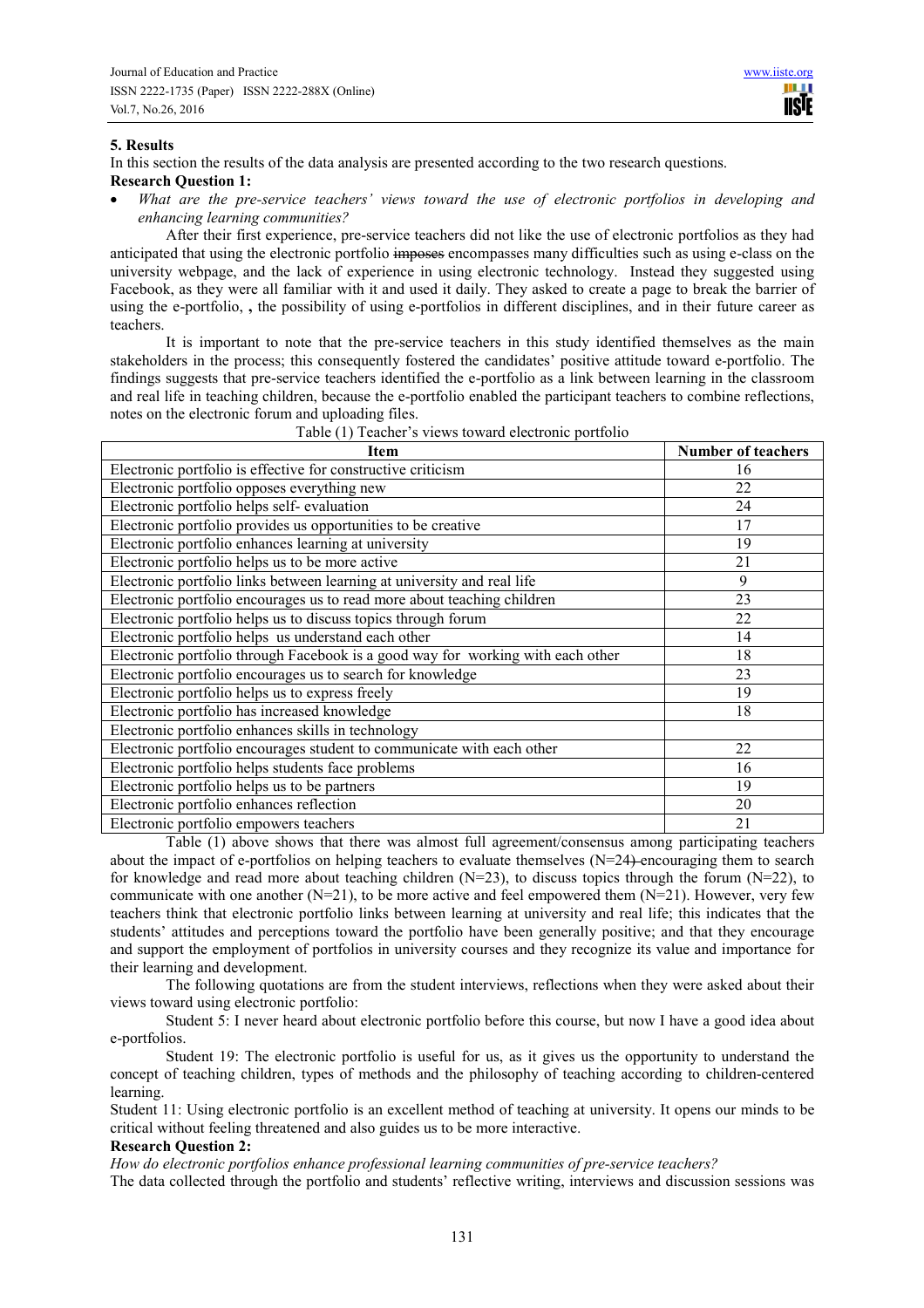analyzed. The results show that the electronic portfolio has helped create the professional learning community at Al-Quds University. Moreover, the results also show the components and characteristics of a learning community, represented in shared knowledge, vision and values, collective teamwork, collective inquiry, trust and collective result (creation).

Figure (1) below illustrates the components of a learning community model which was created in the Strategies of Instruction in Early Childhood course at Al-Quds University through the employment of the portfolio.

Figure (1) Components of a learning community



The analysis of the portfolio, student interviews, and reflective writings showed how each of the components of the professional learning community appeared.

#### **Shared knowledge, vision and values**

During the teaching strategies course and through the use of the electronic portfolio, the students were able to read articles published in educational periodicals, and books and discussed the new information and ideas they gained about children's education and their way of thinking. They also shared the concepts representing the focus of the course; namely, education and learning, child-centered learning, instruction strategies, learning by project, learning by playing and reflective instruction. It is worth noting that the discussions, conducted through the portfolio and educational forum helped the participants to find shared understanding and vision for plenty of concepts and topics pertinent to children's education. In addition, they were involved in discussions on how to write the daily, weekly and yearly plan used in kindergartens, and how to select instruction methods that are compatible with the child-centered learning approach. This in turn established a learning culture among them and what learning meant.

When students discuss ideas, perceptions, suggestions and information on children instruction strategies, they are said to be in continuous learning. Thus, they share information among themselves, and in such case, the course instructor and the pre-service teachers are in a shared learning setting, where the conventional instruction pattern, which requires the teacher to teach and students to listen disappeared. Moreover, all people involved in this study have contributed to the dissemination and exchange of knowledge and promoting the learning culture.

In addition, pre-service teachers took the initiative to suggest serious ideas and discuss them; this encouraged them to adopt exploration, initiative, participation in the study, reading, writing, posing questions, discussing and solving problem. Accordingly, the course became a convenient forum for discussion, encouraging dialog and debate among pre-service teachers and it also created an atmosphere of cooperation and collaboration, consequently removing the subjectivity and individuality of the learners.

The following quotations are extracted from the student interviews; discussion sessions and reflective writing provide good evidence of that:

Student 1: *The best thing in this course is that we have exchanged ideas with one another and I was so glad when I suggested discussing the principles of child-centered learning in the forum, and it was of much help to me to search for more information in order to be prepared for discussion and answering my classmates' questions.* Student 2: *During this course and through the electronic portfolio, I felt that we have common grounds for thinking and understanding plenty of topics related to the course. For instance, we needed to find a clear* 

*definition of the term "Instructional Strategies in Childhood." After discussing several definitions, we managed,*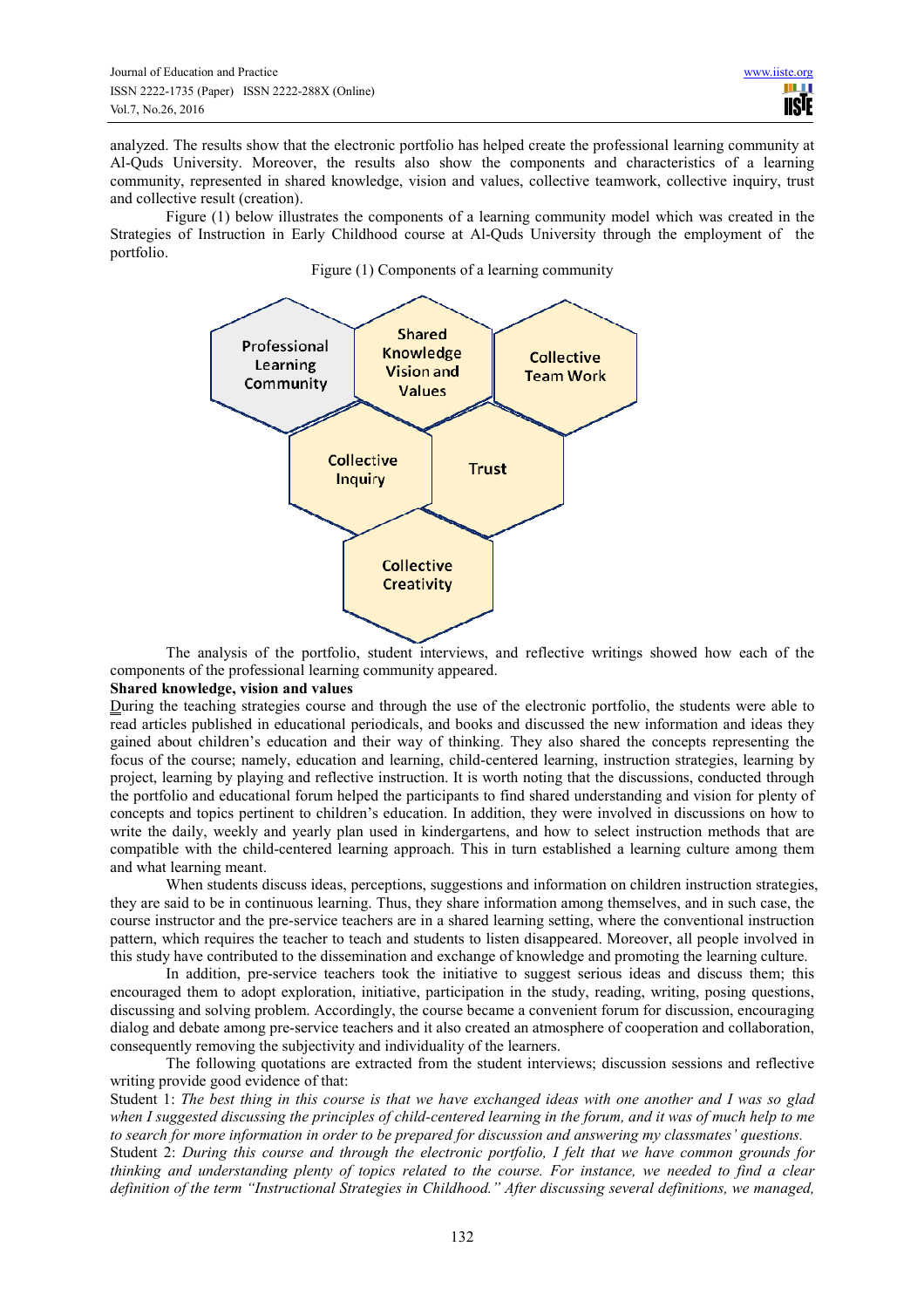*as a team, to build a clear definition and explored ways to develop this definition; and it remained with us until the end of the course. We felt proud that we were able to build knowledge that we all shared as a class.*

Student 3: *It's very important to work and think together. Our subjectivity was greatly diminished in this course and we stopped using the first person "I" and began to use "We.". We also began to think about how to develop our understanding of children education, and how to come up with a plan for a children education project in the end. Honestly, this is the first time I had such a wonderful feeling at the university.*

Student 4: *The exchange of ideas among us, through the electronic portfolio, was a great thing; it made us think critically, constructively and positively. Competition between us became positive and it enhanced our capacity to search for knowledge. We began to exchange readings and articles from periodicals and when my classmates needed a book about "Learning by Project", I borrowed the book for them and I shared my thoughts and ideas about that topic with them on the forum.* 

Student 5: *Sharing information is very important for the learning process at university; and this experience made me see that we all, my instructor, my classmates and I became one team and learned from one another. This greatly developed my knowledge and helped to do a lot of research. And at the same time, we acquired many values such as cooperation, tolerance and respect for each others' thoughts.* 

The pre-service teachers in this study discussed the advantages of electronic portfolios in sharing ideas, comments and reflections; and how it helped them develop new ways of teaching and learning by investing teaching strategies in early childhood education to create a community learning-based electronic portfolio.

In the present study, the use of the electronic portfolio developed the individual participants' professional practice by providing opportunities for in-depth discussion and reflection. This enabled the participants to write a personal critique of the summarized books and articles and posted them on the Facebook page.

However, the process requires pre-service teachers to open their minds in order to recognize their new role and to bridge the gap between theory and practice in teaching children. The electronic portfolio encouraged the educational discussions and dialogs between the pre-service teachers and researcher in an attempt to understand ideas and get clarification on them.

Through the use of the e-portfolio, the participant students were able to share learning to increase their professional effectiveness. They tested their ideas and challenged one another's assumptions and processed new information together. Professional learning communities were opportunities for powerful professional development for them because they supported each other, shared reflections and discussed topics about reflection through portfolio and they gave themselves a chance to criticize one another.

# **Collective Teamwork:**

The results of the current study showed that the electronic portfolio led to the creation of a positive relationship among the participant students, who began to ask one another, discuss issues, give advice and guidance, and offer constructive criticism as well. In fact, they considered this course as an opportunity for better and fruitful cooperation without making any single individual feel threatened or intimidated; moreover, a feeling of collective teamwork and collaboration prevailed among them all.

This is illustrated by the comments made by some of the participant students:

Student 1*: The most difficult thing a student encounters in his/her learning is to work in a small team, and it was even harder for us to work in an integrated group. Since we agreed to use the e-portfolio platform, we were required to exchange readings and video clips about children's learning; and to cooperate with one another as we exchanged video clips on children's learning and held discussions about the topic. We also exchanged academic articles about children's learning and education strategies and exchanged reflections, as each of us had to write ten reflections during the course. We learned how to be critical of each other without having any fear or intimidation. This experience was an excellent opportunity for learning*.

Student 2: *It was a good opportunity for me to work with my classmates by reading each others' reflections. I wrote my reflections and waited for my classmates' comments on them in order to be able develop my work.* 

The results of the study also reveal that the students' work shifted from being individual and isolated into collaborative and collective. They exchanged plans and conducted critical and reflective dialogs on and how to develop these plans to enhance and improve children's learning. They also conducted reflective dialogs about how to apply the activities with children. Each student downloaded a film depicting children's learning in kindergarten through art and merging it in integrated education for science, math and language; then, they engaged in a discussion on the film and presented their criticism of the way instruction strategies were employed in kindergarten, and exchanged ideas with one another. They even exchanged tasks. This in fact changed the students' attitude toward not only children's learning but also toward their own learning, and how students can, through the learning community, develop their collective teamwork capability, communicating with others, acquiring communication and interaction skills and giving up subjectivity and individuality in order to establish a collaborative learning.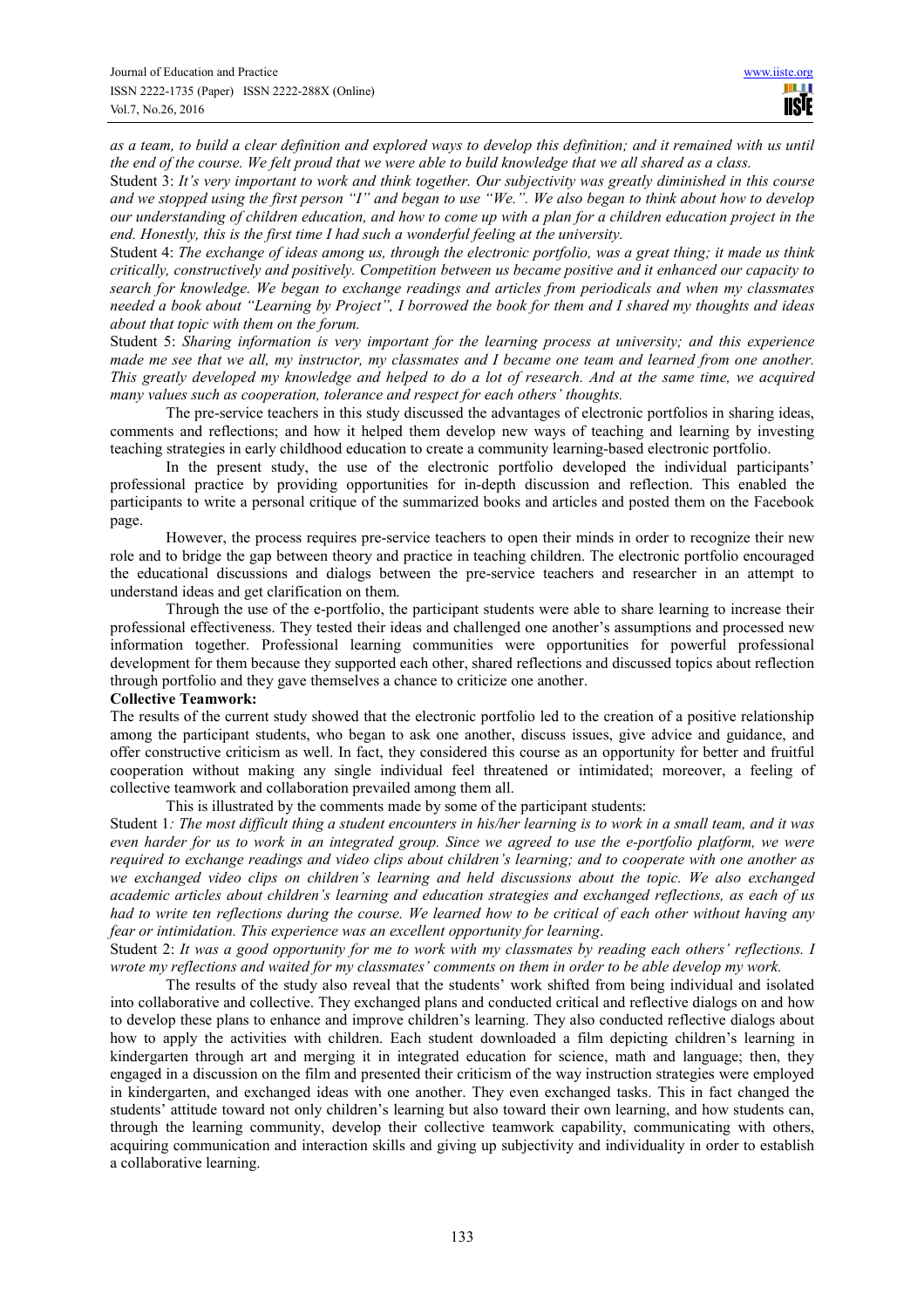## **Collective Inquiry:**

Collective inquiry occurs when individuals share experiences, ideas, conceptions and works in an open atmosphere that allows them to conduct research, criticism and discovery. When students practice collective reflection and deliberate reflective dialog, they will work together to develop their thinking and practices. In the current study the students worked together within a critical and reflective dialog and employed the electronic forum as they posed questions to one another about the possibility of developing children's instruction and childcentered instruction strategies. This helped some students apply practical activities and use of pastes (baked, newspapers paste and normal wheat paste) in teaching concepts of geometrical shapes.

The extract that follows illustrates this clearly. Student 14: *It was a unique experience to employ paste in my instruction to children, and my classmates helped me do that. I read about employing art in children's instruction in "Techniques for Teaching Children" and when I watched the film on the use of art, I conducted a dialog with my classmates about employing art in teaching and my classmate suggested using paste and I liked the idea. I read more about the methods of making different types of paste and I devised a plan for teaching the geometrical shapes by using paste, and I felt happy when I applied the activity.* **Trust** 

Trust is usually built when students feel comfortable, safe and unthreatened, and can consequently express their fears, strengths and weaknesses in front of others. This is exactly what happened during the study as the students were able to talk about their strengths and weaknesses without feeling intimidated or threatened by their course instructor or fellow students. In addition, this experience helped the participating pre-service teachers to work together as a group and to abandon individual work. As a researcher, I built trust with the students through the opportunity I had before during my observation of student discussion, thinking, criticism and reflection, in addition to collective participation in planning and application of activities and work. In their reflective writings, the students indicated that they could build trust amongst themselves, and now they can present their ideas and benefit from each others' ideas.

#### **Collective Creativity:**

The results of the present study show that once the participants got the opportunity to exchange ideas, information, readings, films, plans and activities, they were able to evaluate the outcomes of their actions and their collective creativity. They were able to develop ideas for creative activities and apply them with children over the next two weeks of the course. They also wrote their reflections about that. Each student was required to work on two activities and to exchange the activity plan with colleagues before applying them in class. Each student then posted his/her activity plans on the portfolio page and waited for his/her classmates' comments and their recommendations for modification and improvements. After that, each student applied the activity in class and wrote his/her reflections about that experience. At the same time, each student asked his/her classmates to provide him/her with feedback.

The study indicates that students encouraged one another to choose creative activities that allowed children to practice experimentation, questioning and innovation, etc. Some students gave notes to their classmates to better organize the environment of the kindergarten classroom to fit the selected activity such as seating children on the floor and holding the activity outside the classroom. This experience allowed students to think in a different way than before, i.e. As each student used to writing down the plan and going straight to apply it at school. In contrast, now they wrote down their plans and waited for colleagues' comments, and then developing the plan and waiting for the feedback. B This experience indeed helped them develop and enhance their capabilities and skills.

Using electronic portfolios in a teaching strategies course allowed the students to discover their capabilities, skills and innovations and also maximized their self-confidence and trust in their classmate, particularly as individuality and competitiveness had been greatly reduced and each student expressed himself/herself in their own way.

Student 19: *I wrote my plan and activity about the citrus fruit unit, and my goal was to help children distinguish the taste of different kinds of citrus fruit such as lemons and oranges. I developed a plan and posted it and then received support from my classmates and instructor on the steps of the activity. However, one of my classmates suggested that I should start the activity by asking the children to try to distinguish the taste of different citrus fruit with other eyes closed. Another recommended placing the citrus in front of the children and gives them the chance to discover it. I chose the second recommendation and then I recorded my reflections on it. In addition, I wrote down all that happened with me in the classroom, and I received great support from my classmates. This greatly boosted my self-confidence as a children teacher.* 

Student 17: *One unique thing about this course is that we had a very shy classmate, and her confidence in herself was quite weak, especially, in her ability to teach children. My classmates and I felt responsible toward her, and always believed that the success of anyone of us meant our success as a team. Then, I developed an activity on instructing children about animals and their shadows. I wrote the plan and objectivities for this activity and posted it on the portfolio page. Consequently, she managed to write a good plan with the help of*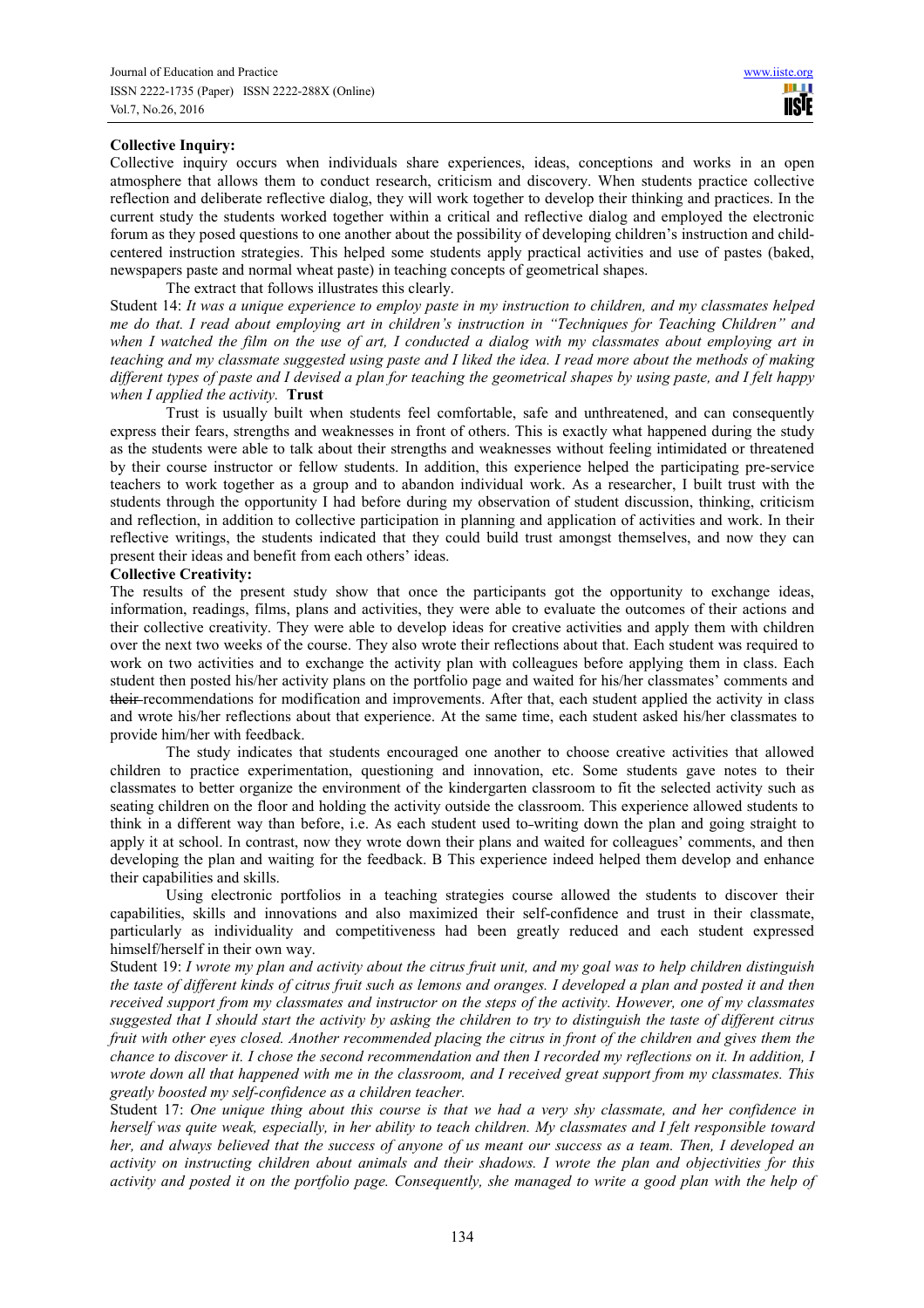*everyone and the whole class was happy. Then we asked her to tell us about her experience with instructing children.* 

Student 11: *Together with another classmate, we were the only male students in the class, but we didn't have any problems because of that; in fact, we received a lot of support from our female colleagues and felt proud about our plans. We also managed to go to a kindergarten and teach children; particularly that it is not acceptable in our Palestinian society for men to work as kindergarten teachers. However, our female classmates were able to get permission for me from a nearby kindergarten's principal and we went together and applied our activities. I also received support from my instructor through the notes that she used to post on the website for us.* 

#### **6: 1 Discussion:**

Discussing learning communities at the university means that students and their academic instructors should engage in research, planning, shared learning and mission accomplishment. In other words, it involves developing a new culture--the learning university culture. Eventually, that would lead to developing shared culture and vision as well as values and knowledge.

The provision of the components of a learning community at the university is based upon persistent reflection, learning and collective inquiry for developing a university education.

The electronic portfolio was a real opportunity for learning and developing a learning community. The results show that the electronic portfolio has contributed to the development of a learning community, characterized by sharing vision, information, values and shared cooperation, as well as achieving a collective outcome; and this is in agreement with one perspective of the characteristics of a learning community, which is characterized by: shared values and vision, collaborative teamwork, shared personal practice, collective learning and application, and collective creativity according to Hord (1997).

This is in agreement with Barett (2006), who indicated that a critical component of the portfolio is the combination of a learner's reflection on the individual pieces of work. This also agrees with Labosky (2000) who stated that the portfolio helps teachers to become more confident and more capable of conducting better models for teaching and assessing consistent with their convictions and interests.

One of the examples of improved student achievement is where research has illustrated that educators who collaborate at work can produce a strong effect on student results in a way that is greater than the total of individual teacher's effort (Fullan, 2006).

Professional learning communities establish relationships between teachers at schools; as they help teachers to employ different techniques and to make changes in their practice through developing action research, meetings, collective observations, reflective dialogs and forums, this would increase the teachers' capability to teach and achieve the school's instructional objectives (DuFour, 2004).

The present study shows that the electronic portfolio has contributed to the development of a learning community, through the openness of students to knowledge and trust building among them using debate and negotiation. This in turn has provided a foundation for-a teamwork that is based upon inquiry, cooperation and capabilities development. In addition, this has contributed to the development of students' capabilities concerning activities planning and children's instruction.

The present research has not covered all the characteristics of learning communities; for instance, these elements have not appeared within the research: Shared personal practice and collective application.

This outcome can be ascribed to the relatively short duration of the study (five months which was not enough for all the components of the learning community to be achieved. The students have worked intensively and constantly throughout the course, but personal practice and collective application for instruction has not appeared at all. The researcher also ascribes the reasons behind that to the fact that students did not engage permanently and constantly in the instruction process as they started to apply their activities with children only during the last two weeks of the semester. This period is not enough for students to apply what they have learned in the course, and for the components of learning community to come to surface.

Another challenge that the researcher encountered related to the employment of portfolios in education particularly that students have encountered a number of challenges and difficulties during their work on the electronic portfolio, most importantly, the internet connection outage, which created a lot of confusion. Other difficulties included uploading the reflections and pictures of teaching aids and games they produced and the material they used, and the lack of interest in collective work. However, it was necessary to overcome all these issues, and the students managed to do that through their class discussion, use of internet connection at the university and getting enough encouragement to employ the electronic portfolio to build a learning community. It was also necessary to convince the students about the importance of the portfolio for work, and the need to develop it.

The students recommended utilizing electronic portfolios in all courses and not only in particular courses. They also recommended the need to share reflections, not only with their classmates, but also with their professors in order to see how professors view the instruction process through the electronic portfolio, and how